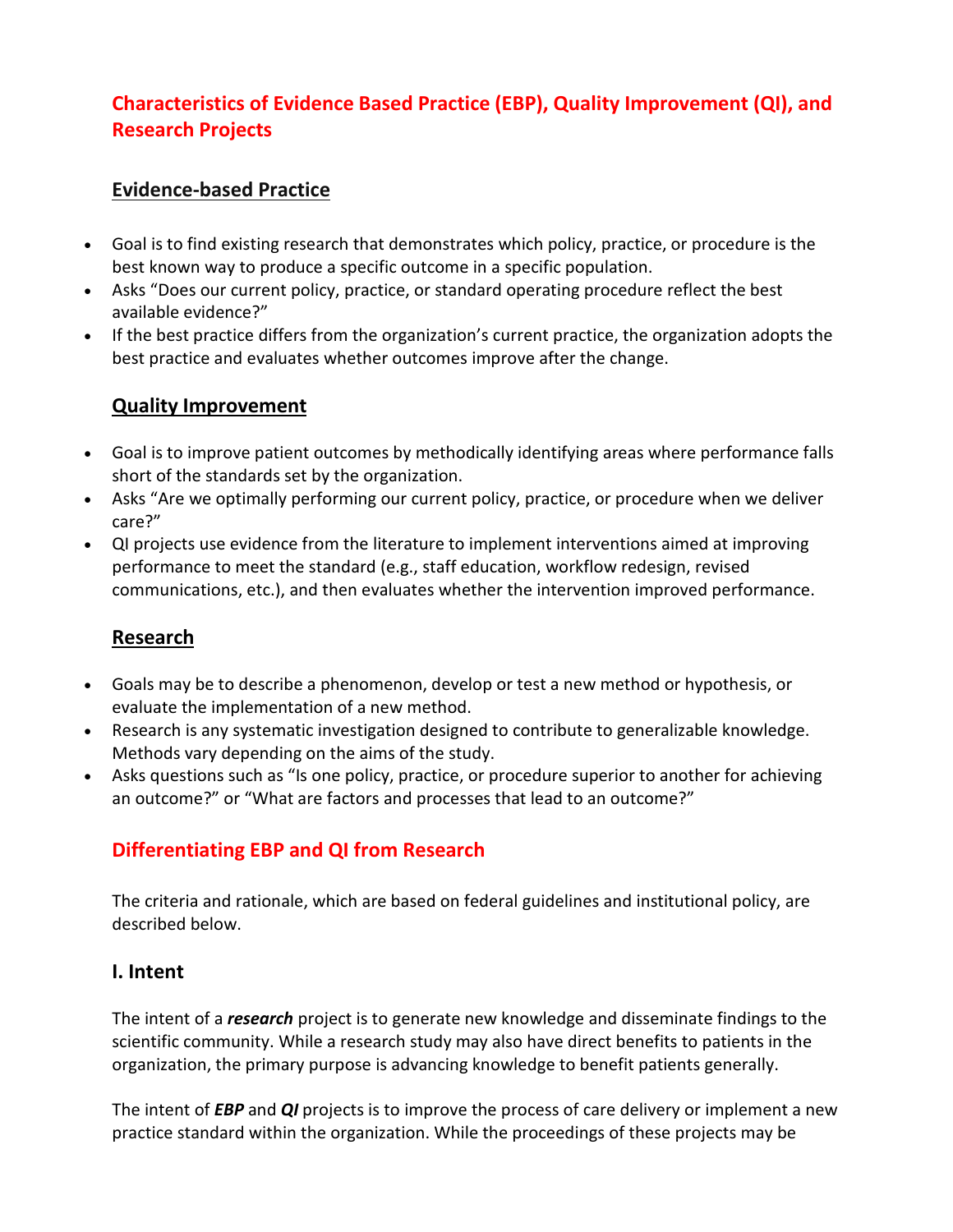published, the intent of EBP and QI projects is not primarily for publication or dissemination of findings.

#### **II. Scope**

Projects that implement and evaluate new, modified or adapted practices that have not been tested previously are considered *research*.

*EBP* and *QI* projects involve the implementation or optimization of care that is already the standard or has already been tested in other environments to demonstrate safety and efficacy.

## **III. Data collection and storage**

Projects that collect data through intervention (e.g., drawing labs) or interaction (e.g., conducting surveys or focus groups) with the population are *research*.

*EBP*, *QI*, and *research* projects must take steps to protect data confidentiality. Regardless of the type of project, teams must (1) access only the minimum amount of data required to meet the objective; (2) establish and follow a plan for how the data will be stored and who can access it; (3) and destroy the data after the project and dissemination of findings is complete.

## **IV. Risk**

*Research* projects may or may not introduce risks greater than those associated with the organization's current policy, practice, or procedure. The IRB is responsible for evaluating the level of risk associated with research, ensuring that appropriate measures are in place to reduce risks, and determining whether the level of risk is acceptable in relation to the potential benefits.

*EBP* and *QI* projects must not introduce risks greater than those associated with the organization's current policy, practice, or procedure.

## **V. Benefit**

*Research* projects may or may not have a potential for direct benefit to the population included in the project.

*EBP* and *QI* projects must have the potential for direct benefit to the population included in the project.

## **VI. Methods**

If there is genuine uncertainty about which policy, practice, or procedure is best, a *research* project is needed to generate this knowledge. Since the best policy, practice, or